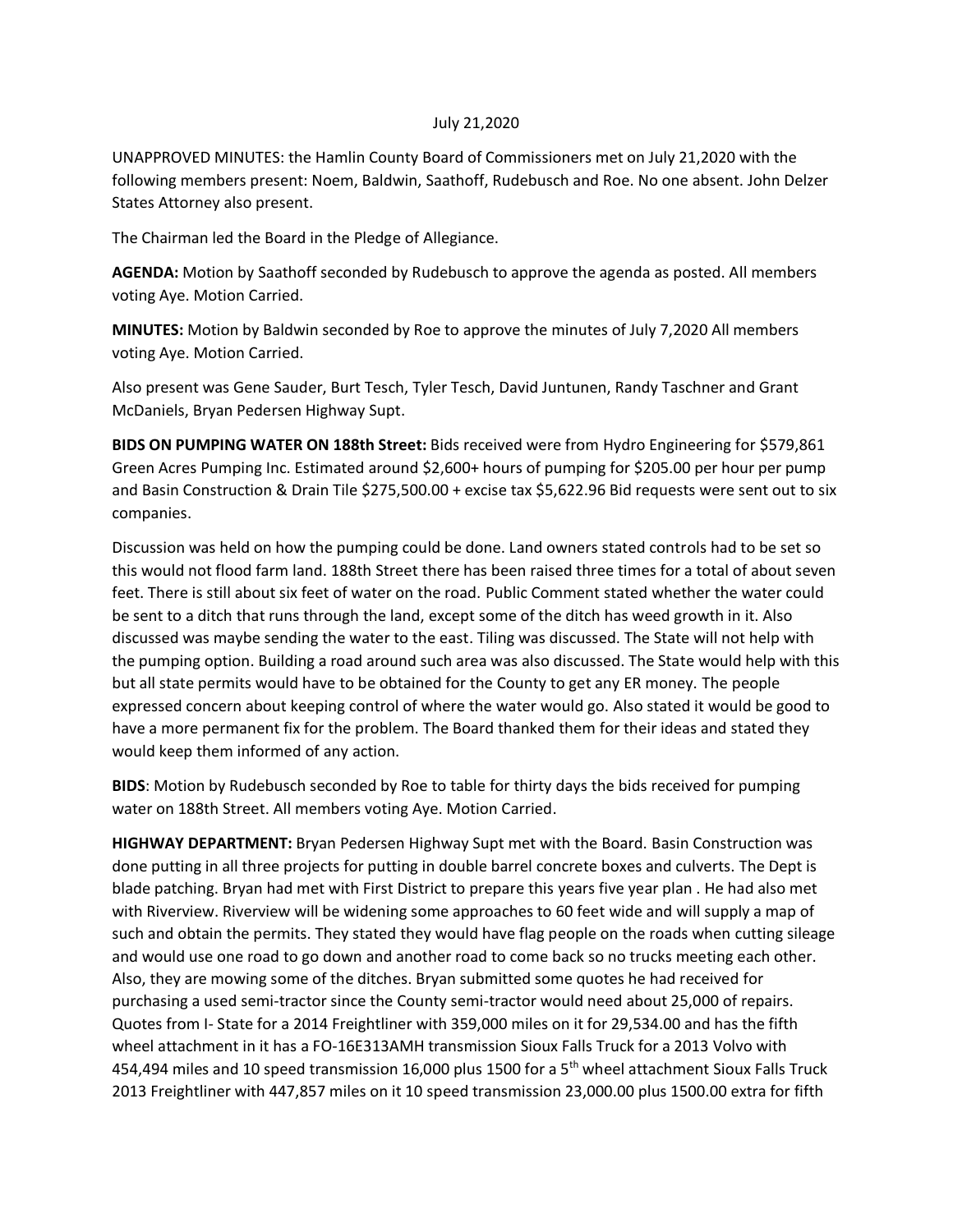wheel attachment. The semi-tractor would be used to pull the belly dumps. He thought the freightliner from I-State with that transmission would probably be the best. The Board stated for him to drive such and see what he thought. Motion by Roe seconded by Rudebusch to allow up to 30,000 to purchase a truck. All members voting Aye. Motion Carried. He was requested to check a spillway by Castlewood.

**CROSSING REQUEST:** Motion by Saathoff to help Poinsett Colony replace a crossing or bridge in Section 25 Dempster Township on 189th Street at a cost to the County of about \$47,000 with the Colony paying the rest and they would supply the culvert and other materials. Motion died for lack of a second.

**CROSSING REQUEST:** Motion by Roe to share half the cost of about \$23,000 for the Poinsett Colony bridge. After discussion Roe withdrew his motion.

**EXECUTIVE SESSION:** Motion by Baldwin seconded by Saathoff to enter into Executive Session at 11:30 for personnel issues. SDCL 1-25-2(1) .All members voting Aye. Motion Carried. The Chairman declared them out at 11:45

**FUEL QUOTES:** July 14 in Hayti diesel Farmers Union 1.53 Hamlin Co Farmers Coop 1.51 July 21 in Bryant Diesel Farmers Union 1.54 Hamlin Co Farmers Coop 1.57

**CLAIMS PAID:** Jury Fees 350.00 Jury Mileage 69.72 Basin Construction culvert and bridge work 102,347.12 Post Office Road yearly box rental 120.00 Ottertail Power Courthouse Elec. 869.92 Ag Bldg Elec 101.37 SDACO part of Register of Deeds fees to State 388.00 Lingo Communication phones Auditor 13.86 Register of Deeds 16.04 Assessor 13.86 Treasurer 19.06 Weed 13.86 Courthouse 13.86 LIEAP 13.86 Extension 14.21 Office of Child & Family Services Nurses quarterly contract payment 1602.64 SD Public Health Lab blood tests 240.00 Verizon Sheriff cell phones & air cards 624.92 Visa Sheriff Supp 36.20 Treasurer Supp 117.42 Road cell phone 1.05 Courthouse Maint supp 35.90 SD Dept of Revenue Motor Vehicle License to the State 209,502.12 Drivers License to the State 1036.00 Birth fees to state 60.00 Death fees to State 10.00

### **COVID-19 RESOLUTION #2020-10**

Motion by Roe seconded by Rudebusch All members voting Aye. to authorize the Chairman to sign.

RESOLUTION AUTHORIZING THE EXECUTION OF CONTRACTUAL DOCUMENTS WITH THE STATE OF SOUTH DAKOTA FOR THE RECEIPT OF CARES ACT FUNDS TO ADDRESS THE COVID-19 PUBLIC HEALTH CRISIS WHEREAS, pursuant to section 5001 of the Coronavirus Aid, Relief and Economic Security Act, Pub.L.No 116-136,div A,Title V (Mar.27,2020)(the 'CARES ACT'), THE STATE OF South Dakota has received federal funds that may only be used to cover costs that: (a) are necessary expenditures incurred due to the public health emergency with respect to the Coronavirus Disease 2019 (COVID-19) (b) were not accounted for in the budget most recently approved as of March 27,2020, for the State of South Dakota; and (c) were incurred during the period that begins on March 1,2020 and ends on December 30,2020; and WHEREAS, Hamlin County acknowledges that the State of South Dakota, in its sole discreation, may retain full use of these funds for the purposes delineated in the CARES Act; and WHEREAS, Hamlin County acknowledges that in order to provide financial assistance to counties and municipalities in South Dakota , the State of South Dakota, in its sole discretion, may allocate CARES Act fund Act on a statewide basis to reimburse counties and municipalities as delineated herein; and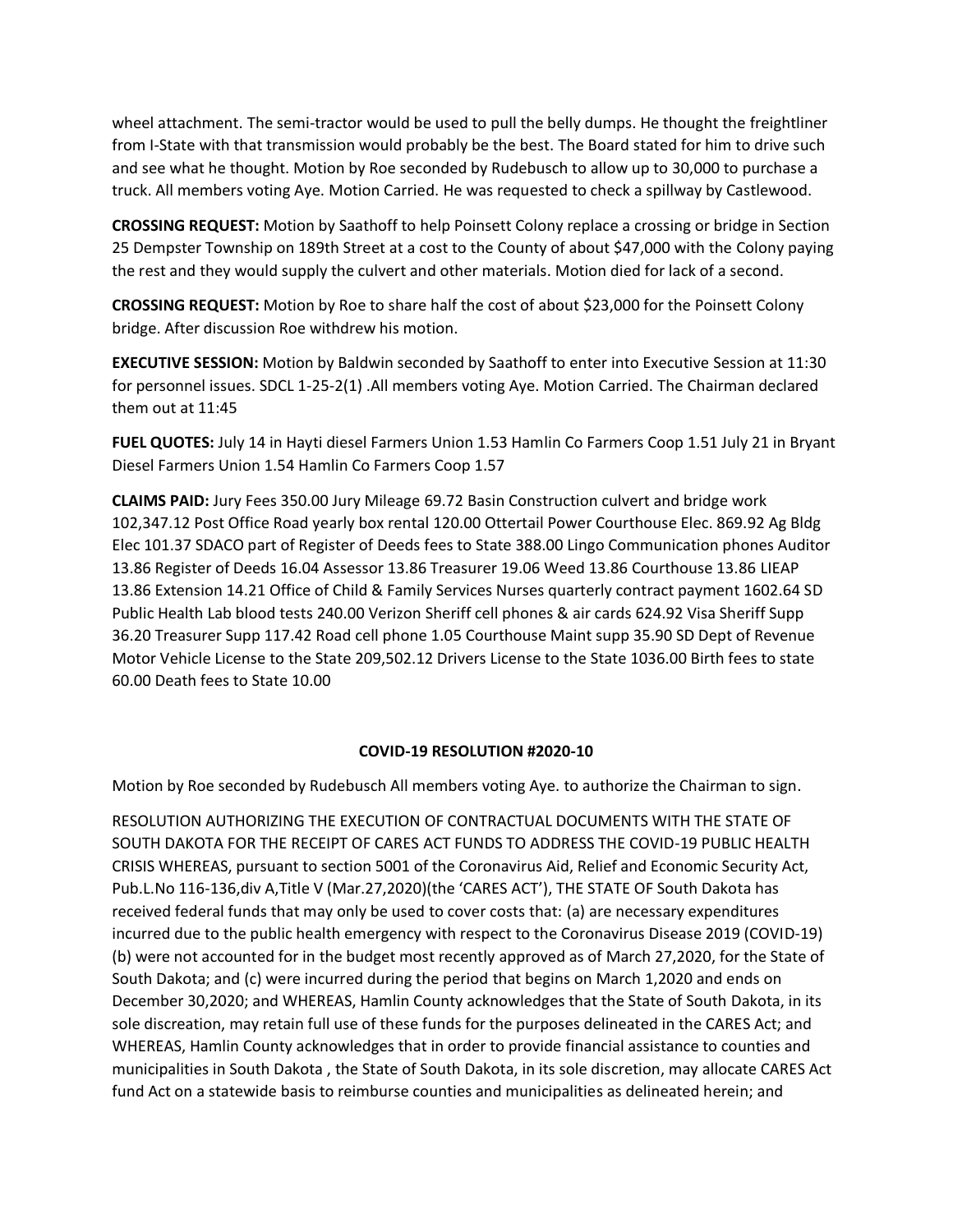WHEREAS, Hamlin County seeks funding to reimburse eligible expenditures incurred due to the public health emergency with respect to COVID-19 and WHEREAS, Hamlin County acknowledges that any request for reimbursement of expenditures will only be for expenditures that were not accounted for in the budget for Hamlin County most recently approved as of March 27,2020 ; and WHEREAS, Hamlin County acknowledges that it will only seek reimbursement for costs incurred during the period that begins on March 1,2020, and ends on Dec 30,2020;NOW THEREFORE BE IT REESOLVED by the County Commission of Hamlin County that the Chairman of the Hamlin County Commission may execute any and all documents as required by the State in order to receive CARES Act funds. It is further RESOLVED that any request for reimbursement will be only for those costs authorized by the State that (1) Are necessary expenditures incurred due to the public health emergency with respect to COVID-19 (2) Were not accounted for in the County Budget most recently approved as of March 27,2020 and (3) Were incurred during the period that begins on March 1,2020 and ends on Dec. 30,2020 It is further RESOLVED that the County will not request reimbursement from the State under the CARES Act for costs for which the County previously received reimbursement or for which the county has a reimbursement request pending before another source.

Approved and Adopted this 21st day of July 2020

Doug Noem Chairman

ATTEST: Dixie Opdahl Hamlin County Auditor

COVID-19 Motion by Roe seconded by Rudebusch to authorize the Chairman to sign the Sub-Recipient Responsibilities Annex and the Reimbursement Agreement for a grant award of Federal financial assistance to Sub-Recipient. All members voting Ay. Motion Carried.

**TAX DEED PROPERTY:** Motion by Rudebusch seconded by Baldwin to approve the Deed by County to Land acquired by tax proceeding of All of Block Seven of North Ridge Addition in the City of Estelline and Lots 1,2, and 3 in Block 6 of North Ridge Addition in Estelline City to be deeded to the City of Estelline also to Approve a deed by county to land acquired by tax proceeding for Lot 4,Block 2 Dixons First Addition to the Town of Vienna to its original owner who had redeemed such, and to approve the sale of Lots 25,26,27 and 28 in Bowleys Addition in Hazel Town which the Auditor sold to highest bidder in the amount of 7550.00 All members voting Aye Motion Carried.

**WIC AMENDMENT CONTRACT:** Motion by Roe seconded by Rudebusch to authorize the Chairman to sign an amendment to the State WIC contract that the State will reimburse the County up to 17,693.00 for WIC services at no cost to the County. All members voting Aye. Motion Carried.

**FIRST DISTRICT:** Motion by Baldwin seconded by Saathoff to authorize the Chairman to sign the Joint Cooperative Agreement for Oct 1, 2020 - Sept 30, 2021 with First District Assoc. at the cost of \$13,111.07 All members voting Aye. Motion Carried.

**PRESSURE WASHER:** The Board approved the Janitor to purchase a Snapper Gas Pressure Washer for \$368.48 .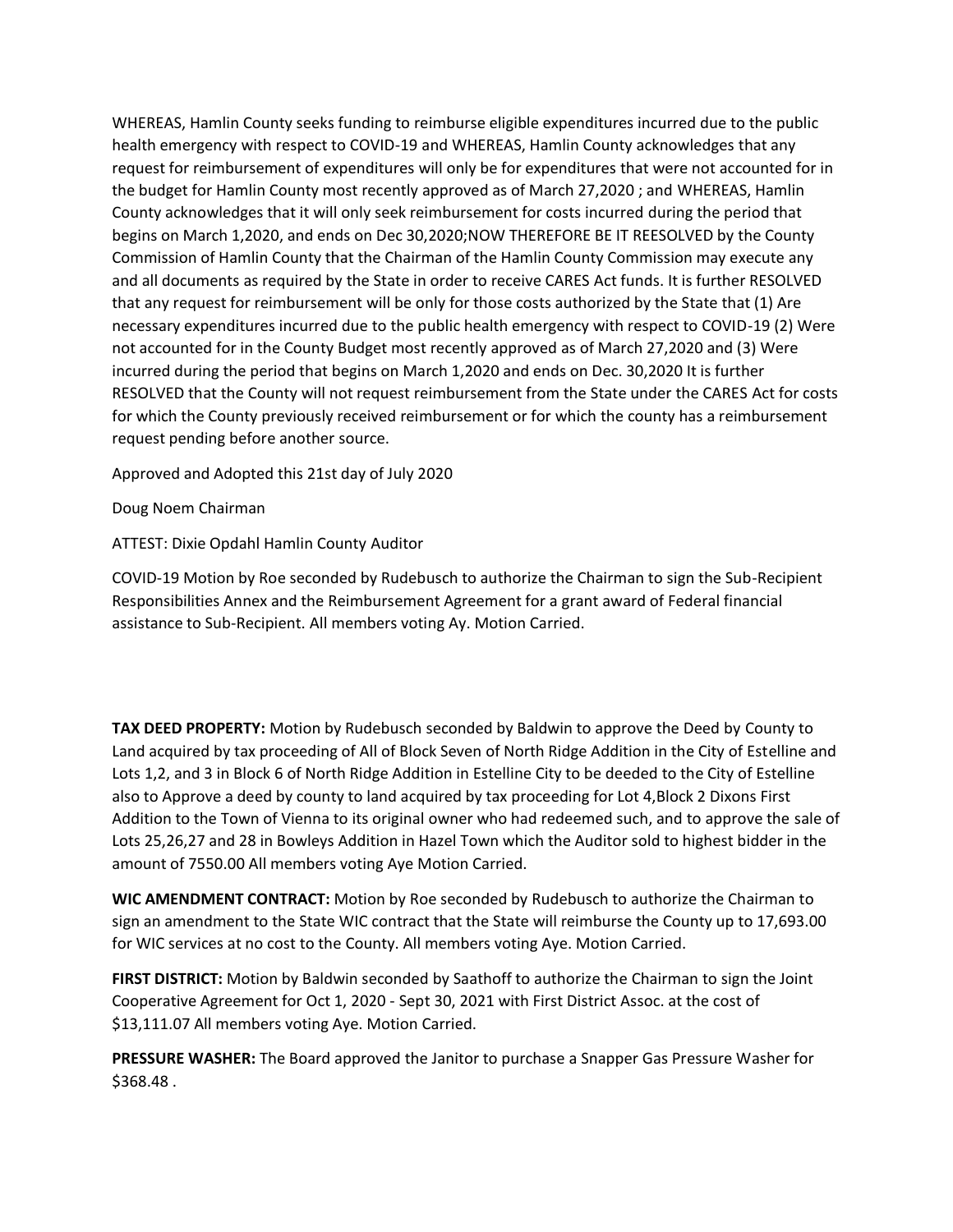The Auditor reported the cash in hand in the Treasurers Office as of July 1,2020

| <b>Checking Account</b>          | \$1,324,377.42 |
|----------------------------------|----------------|
| <b>Money Markets</b>             | \$2,459,293.47 |
| CD's                             | \$4,050,000.00 |
| Cash on hand                     | \$2,579.37     |
| Checks on Hand                   | \$29,239.21    |
| Credit Card Deposit on Hand      | \$1,723.11     |
| Petty Cash                       | \$400.00       |
| Cash Items                       | \$1,449.94     |
| Total                            | \$7,869,062.52 |
| Of this the following belongs to |                |
| General Fund                     | \$4,830,312.95 |
| <b>Special Revenue</b>           | \$2,406,277.11 |
| Schools                          | \$234,110.52   |
| Townships                        | \$125,650.72   |
| Cities & Towns                   | \$31,266.69    |
| <b>Trust and Agency Funds</b>    | \$237,194.11   |
| Total                            | \$7,864,812.10 |

**SEMI-ANNUAL MONEY COUNT:** Commissioners Baldwin and Noem did the semi-annual check of money in the Treasurers Office.

# **QUARTERLY DISTRIBUTION OF MOTOR VEHICLE LICENSE TO CITIES AND TOWNS:**

| Castlewood    | \$5,859.81  |
|---------------|-------------|
| <b>Bryant</b> | \$4,163.00  |
| Hazel         | \$1,389.96  |
| Lake Norden   | \$3,487.49  |
| Estelline     | \$5,424.73  |
| Hayti         | \$2,573.84  |
| Total         | \$22,898.83 |

## **QUARTERLY DISTRIBUTION OF CITIES ROAD MONEY TO CITIES AND TOWNS:**

| Castlewood    | \$388.65   |
|---------------|------------|
| Hazel         | \$68.16    |
| <b>Bryant</b> | \$223.54   |
| Lake Norden   | \$215.95   |
| Hayti         | \$293.80   |
| Estelline     | \$428.85   |
| Total         | \$1,618.95 |